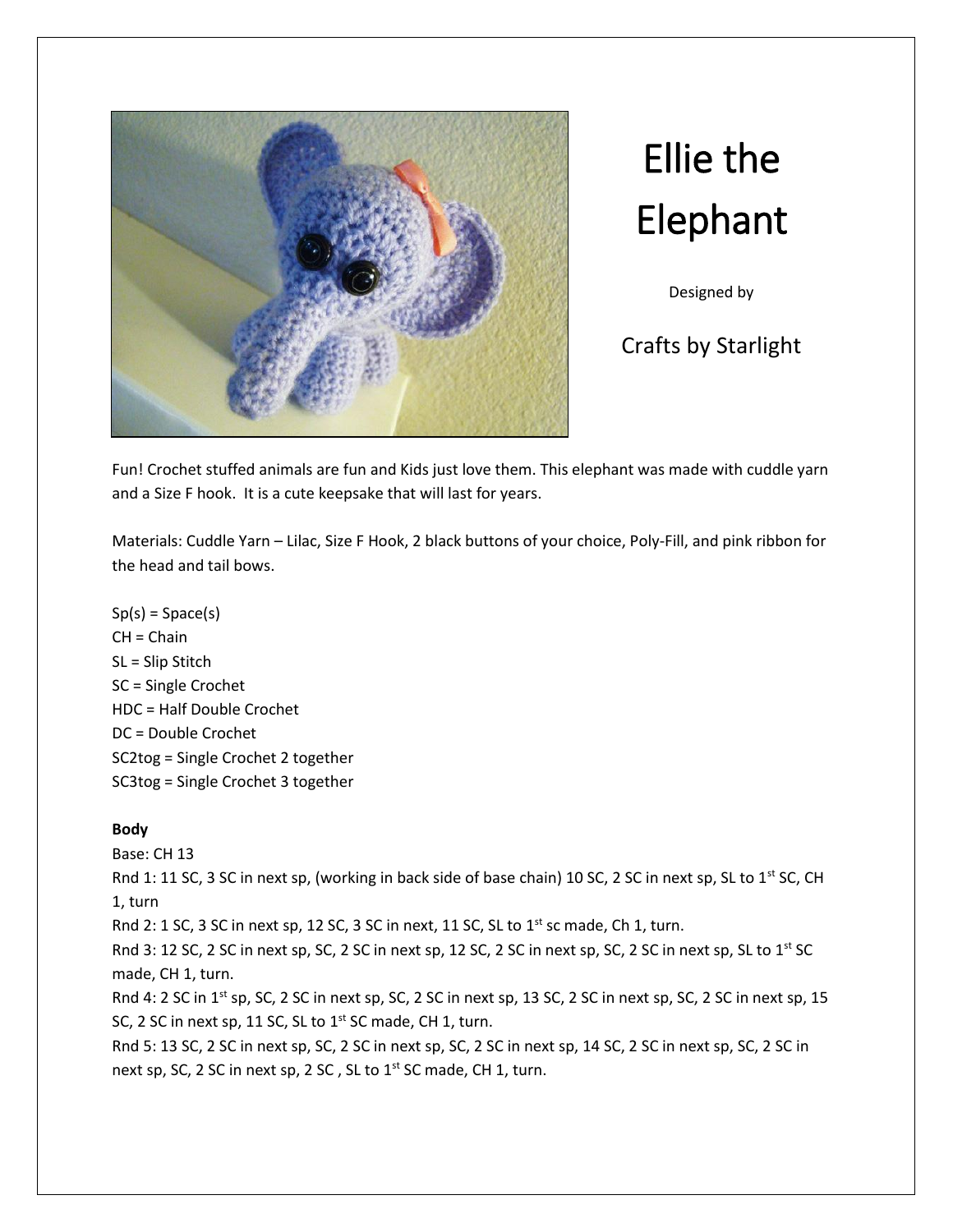Rnd 6: 2 SC, 2 SC in next sp, 5 SC, 2 SC in next sp, 16 SC, 2 SC in next sp, 5 SC, 2 SC in next sp, 14 SC, SL to 1<sup>st</sup> SC made, CH 1, turn. Rnd 7-11: 49 SC, SL to  $1<sup>st</sup>$  SC made, Ch 1 turn. Rnd 12: 2 SC, SC2tog, 5 SC, SC2tog, 16 SC, SC2tog, 5 SC, SC2tog, 14 SC, SL to  $1<sup>st</sup>$ , CH 1, turn. Rnd 13: 13 SC, SC2tog, SC, SC2tog, SC, SC2tog, 14 SC, SC2tog, SC, SC2tog, SC, SC2tog, 3 SC, SL to 1<sup>st</sup> SC made, CH 1 , turn. Rnd 14: SC2tog, SC, SC2tog, SC, SC2tog, 13 SC, SC2tog, SC, SC2tog, SC, SC2tog, 11 SC, SL to 1<sup>st</sup> SC made, CH 1, turn. Rnd 15: 12 SC, SC2otg, SC, SC2tog, 12 SC, SC2tog, SC, SC2tog, SL to 1<sup>st</sup> SC made, Ch 1, turn. Rnd 16: SC, SC3tog, 12SC, SC3tog, 11 SC, SL to 1<sup>st</sup> SC made, CH 1 turn. Rnd 17: 11 SC, SC 3tog, 10 SC, SC3tog, SL to 1<sup>st</sup> SC made, Tie off. Leave long tail to sew the opening shut.

Stuff the body with poly-fill and sew body shut in chosen manner.

## **Head – Starting with trunk.**

Base: Ch 3 Rnd 1: 8 SC  $1^{st}$  CH made, Ch 1, turn. Rnd 2-11: 8 SC, SL to 1<sup>st</sup> SC made, CH 1, turn. Rnd 12: 3 SC, 2 SC in next sp, 2 SC in next sp, 3 SC, SL to  $1<sup>st</sup>$  SC made, CH 1, turn. Rnd 13: 3 SC, In next sp (SC, HDC), 2 SC in next sp, 2 SC in next sp, In next sp (HDC, SC) 3 SC, SL to  $1^{st}$  SC made, CH 1, turn. Rnd 14: 2 SC in 1<sup>st</sup> sp, 2 SC, In next sp (SC, HDC), (2 SC in next sp) 6 times, In next sp (HDC, SC) 2 SC, 2 SC in last sp, SL to  $1^{st}$  SC, CH 1, turn. Rnd 15: 7 SC, In next (SC, HDC), (2 HDC in next) 8 times, In next sp (HDC, SC), 7 SC, SL to 1<sup>st</sup> SC made, CH 1, turn. Rnd 16: 34 SC, CH 1 turn. Rnd 17: SK 1 sp, 31 SC, SK 1 sp, SC, CH 1, turn. Rnd 18: SK 1 sp, 29 SC, SK 1 sp, SC, CH 1, turn. Rnd 19: SK 1 sp, 8 SC, SC2tog, 7 SC, SC2tog, 8 SC, SK 1 sp, SC, CH 1, turn. Rnd 20: SK 1 sp, 23 SC, SK 1 sp, SC, CH 1, turn. Rnd 21: SK 1 sp, 6 SC, SC2tog, 5 SC, SC2tog, SK 1 sp, SC, Ch 1, turn. Rnd 22: SK 1 sp, 17 SC, SK 1 sp, Ch 1, turn. Rnd 23: 18 SC, CH 1, turn. Rnd 24: 5 SC, SC2tog, 4 SC, SC2tog, 5 SC, Ch 1, turn. Rnd 25: 3 SC, SC2tog, 2 SC, SC2tog, 2 SC, SC2tog, 3 SC, CH 1, turn. Rnd 26: \* SC, SC2tog, rep from \* across to end with SC, Ch 1, turn. Rnd 27: SC9tog, CH 1, turn. Rnd 28: SC around opening of head. SL to  $1<sup>st</sup>$  SC made, tie off leave long tail to sew to the body.

Stuff head with Poly-Fill and Sew onto body of Elephant.